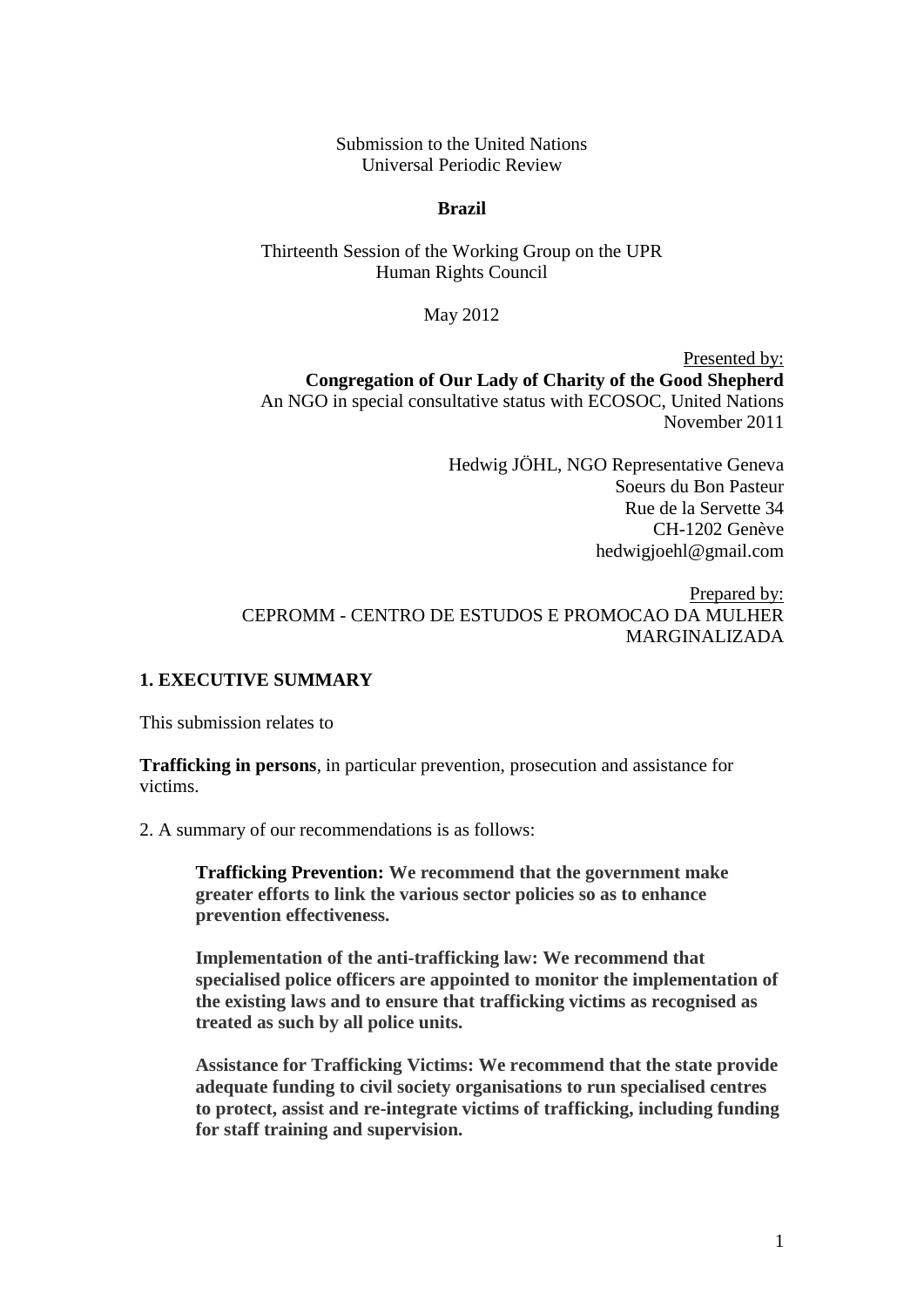### **3. BACKGROUND AND FRAMEWORK**

### Organisation:

Congregation of our Lady of Charity of the Good Shepherd is an international congregation of women religious who are present in 72 countries and have special consultative status with ECOSOC since 1996. We work with women and children, especially those who are trafficked, forced to migrate and oppressed by abject poverty. We also work for economic justice.

4. Among other projects in Brazil the congregation runs CEPROMM (since 1993) which is an NGO in its own right. The project is located in Campinas/SP, at Jardim Itatinga neighborhood, an enclosure zone of prostitution which was created in 1954 as an isolated, marginal, alternative location for the prostitution industry which was already present in the city. The project also works in the neighborhood of Singer City. CEPROMM is a social community development project. It seeks to highlight and defend marginalized women's rights and to prevent trafficking. This submission was produced through consultations with staff and participants in this project.

## **5. PROMOTION AND PROTECTION OF HUMAN RIGHTS ON THE GROUND**

**Right to Life Liberty and Security of the Person**

### **Prevention of Trafficking in Persons**

6. Sexual exploitation in its various forms including pornography, prostitution, sextourism and trafficking for the purpose of sexual exploitation remains a great problem in Brazilian society. Poorer, less educated and marginalised young women are more likely to become victims of traffickers.

7. It must be acknowledged that the Brazilian State had made much progress in relation to the prevention of trafficking in persons over the past four years. In 2008, Presidential Decree No. 6347 created the first National Plan to Combat Trafficking in Persons. This entire process was spearheaded by the National Secretariat of Justice - MJ (Ministry of Justice) and the Special Secretariat for Human Rights and the Special Secretariat for Policies for Women. This was the result of sustained pressure from civil society from within Brazil and also international pressure. The second PNETP (National Policy to Combat Trafficking in Persons) is currently being written and a Parliamentary Commission of Inquiry on Trafficking in Persons is being formed in the National Senate .

8. The formation of Regional committees consisting of both state and civil society actors to combat trafficking in, for example Sao Paulo, Rio de Janeiro, Pernambuco, Ceará, Goiás and Pará, has been a major breakthrough.

Another positive initiative is that the Ministry of Justice has produced a brochure about trafficking in persons which is being added in passports issued in Brazil.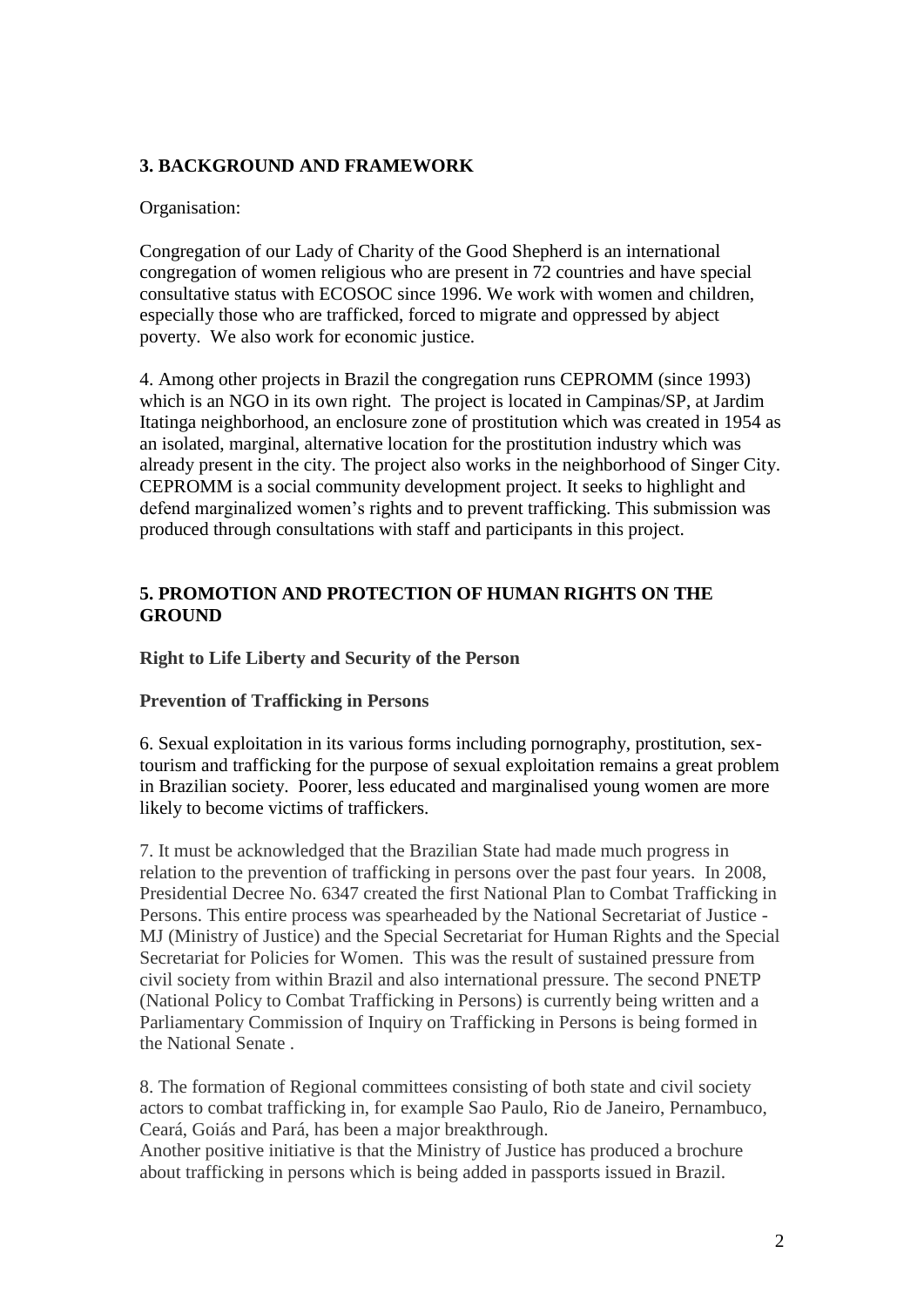9. Article 5 of the National Policy to Combat Trafficking in Persons defines specific guidelines for the prevention of trafficking in persons:

I - inclusion of preventive measures in public health, education,

work, security, justice, tourism, social welfare and rural development policies II - support and educational campaigns, with the preparation of information material III - support for social mobilization and strengthening of civil society.

10. However despite the National Policy we observe no systematic and coordinated actions between the various sector policies such as Education, Health, Social Security, Tourism and others to develop effective trafficking prevention.

## **11. We recommend therefore that the government make greater efforts to link the various sectors in practice as well as in policy so as to enhance prevention effectiveness.**

# **12. Prosecutions in relation to trafficking**

# **Delays in Prosecutions**

In relation to prosecutions for the sale of organs, the latest example we have in Brazil was the conviction in October 2011of four physicians involved in the sale of kidneys, the teaching hospital of the University of Taubate, São Paulo State. However, these crimes occurred 25 years ago and only now doctors were tried and convicted.

# **13. Implementation of the Law**

Under Brazilian law, trafficking in women is punished under Article 231 (Criminal Code) and trafficking in children and adolescents, under Article 239 (Status of Children and Adolescents). We welcome advances in the law which have recognised that internal trafficking is a crime. Trafficking for the purpose of bonded labour and the sale of organs is also recognised under the law. However the implementation of the law remains uneven i.e. there are police officers who can recognise victims for what they are and others, it seems, cannot. Example: Many adolescents are trafficked to Paraguay, Uruguay and other countries across the dry border in Brazil which is over 20,000 km long and where the supervision of the Brazilian state is porous. We are aware of cases of girls returning from these countries after being sexually exploited and used to exhaustion who are then used to bring drugs back into Brazil for their traffickers. When caught by the police they are jailed as drug smugglers rather than recognised as trafficking victims.

**14. We recommend that specialised police officers are appointed to monitor the implementation of the existing laws and to ensure that trafficking victims are recognised as treated as such by all police units.**